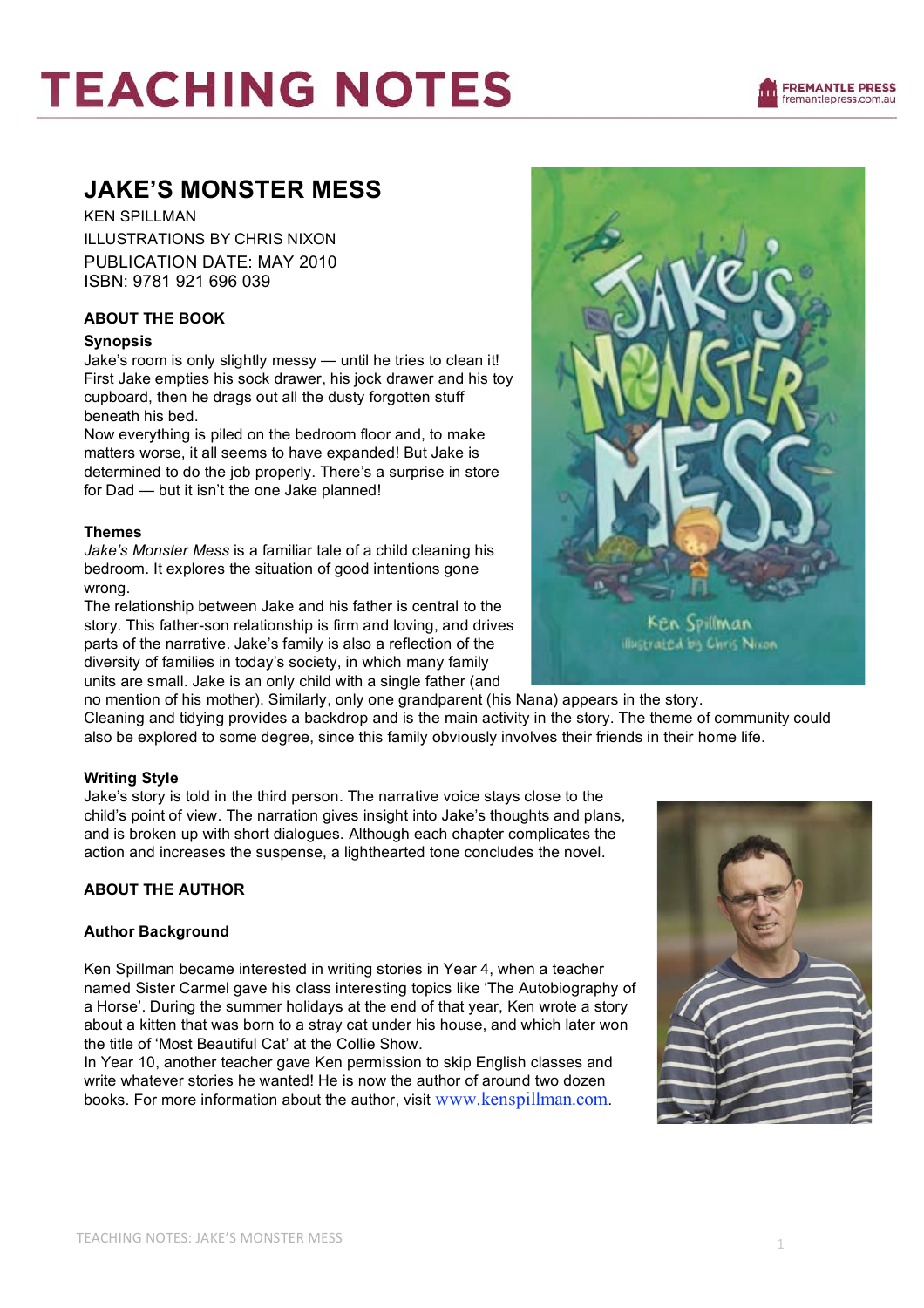### **Author Motivation**

#### Ken Spillman writes:

"I really wanted to write a book about good intentions, and how they sometimes go wrong. My Jake character was a perfect vehicle for this idea because he's a good kid with ideas that are bigger than his head! That means he's going to mess up things at times — and his bedroom is a metaphor for other big mess-ups. When my son Paddy was three, he said to me once: "We all make mistakes." I had been quite angry with him, but what he said was so wise and I just thought — you're so right! Most kids have good intentions — and all of them make mistakes, just like adults!"

### **Illustrator Background**

Chris Nixon is a freelance illustrator and adventure tour guide. He grew up in the foothills of Perth, spending all his spare time outside, and feels passionate about getting kids to experience the natural world. He graduated from Curtin University with a Bachelor of Design, majoring in Illustration.

### **Illustrator Motivation**

### Chris Nixon writes:

"My room and my studio are almost always messy so I knew I would have no trouble illustrating *Jake's Monster Mess*. Jake is a great character with such a wide range of expression and wonder and it's a pleasure to bring him (and his imagination) to life. When I first read the text, I had ideas pouring out of me onto the page, so the creative process worked really well. I'm hoping to take Jake to the next level soon and take him from books to animated film — should be a lot of fun. In the meantime, I look forward to working on more books with Ken."

# **STUDY NOTES**

### **Pre-reading**

Look at the cover of *Jake's Monster Mess*. What does the illustration tell you? How would you describe Jake's expression?

What does the title tell you about the story? BEFORE reading the blurb, write your own short story titled '[Your name]'s Monster Mess'.

# **After reading**

### **Intentions**

Have you ever tried to do the right thing, and ended up doing the wrong thing? Write a story about what happened.

Are you likely to get into MORE trouble or LESS trouble or the SAME AMOUNT of trouble if you mean to do something wrong, than if you accidentally do something wrong?

Why or why not?

If you realise you have accidentally done something wrong, what is the best thing to do? If you don't tell anyone, what might happen? If you tell someone straight away, what might happen?

If you have done something wrong on purpose, what is the best thing to do?

What's the biggest mess you've ever created? How did you clean it up?

Have you ever had a big idea and found that it was a lot harder to make it happen than you thought? Perhaps you created something or tried to fix something. Could you have done it better, or not?

Have you ever tried to create a surprise for somebody? Did it work, or did it backfire?

Think of a nice way you could surprise somebody.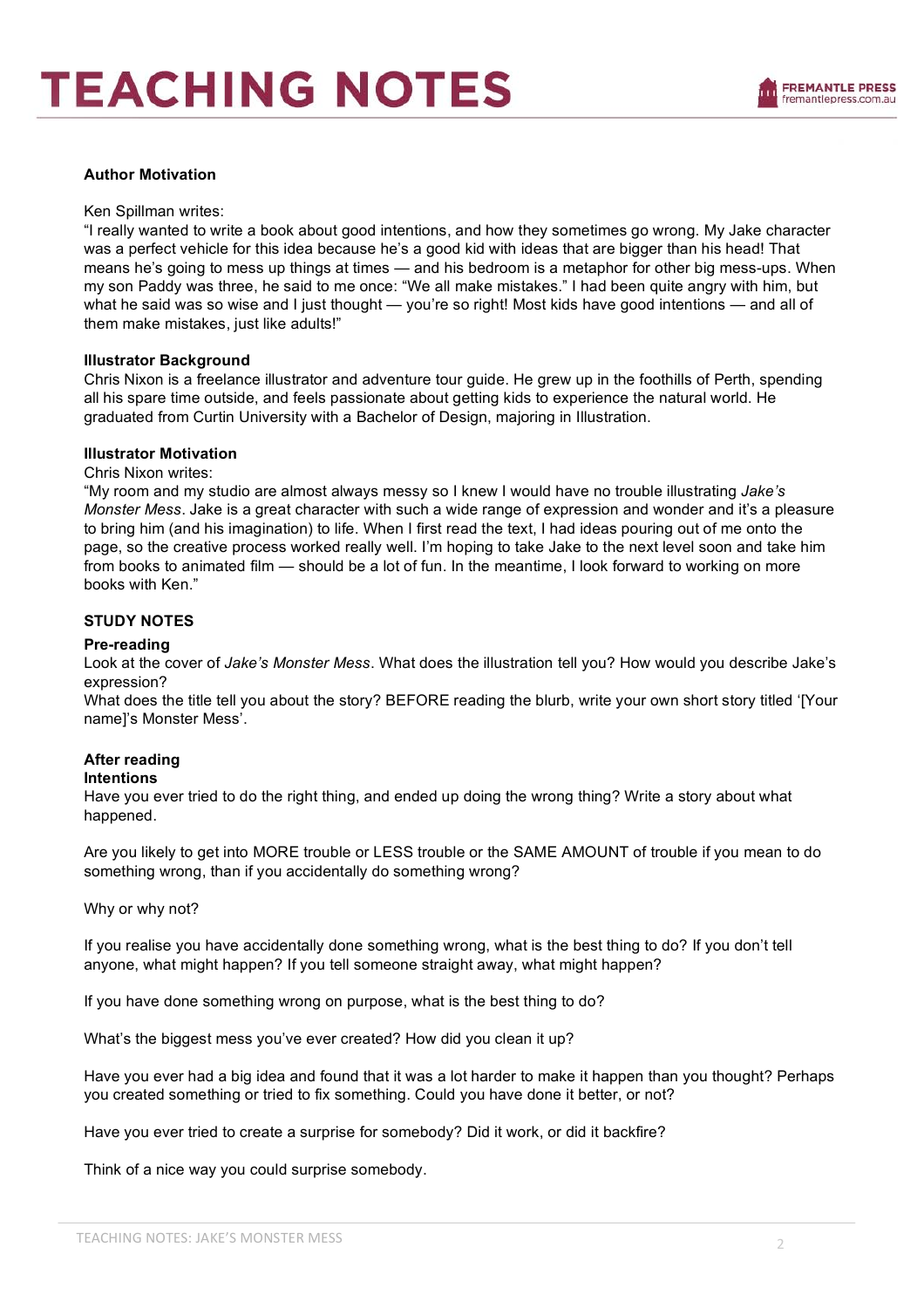

### **Dinner Parties**

Do your parents ever invite people to visit? What is your favourite thing about having guests to visit? What do they do to prepare? Do they expect you to help? What sort of jobs do you have to do?

Who would you invite if you had your own dinner party? If you could cook anything, what would you cook? What else might you do to prepare for your guests?

# **Keeping Things Clean At ...**

**... Home**

Do you help around the house normally?

Do you have a job or jobs you need to do every day or every week?

Do you think you could help more?

What job do you dislike the most? Which job do you like most?

Make a list of the jobs you could do every day at home to help (e.g. make bed, put away clothes, feed pets, etc.).

#### *... School*

Make a list of all the jobs in your classroom. Allocate a job to each person for a day or a week. How clean is your school? Organise a clean up at lunchtime. See who can find the most rubbish. Design a 'Keep our School Clean' poster.

### **... In Your Bedroom**

Look at Jake's room at the beginning of the book. Compare it to the picture of his room at the end of the book. Which picture looks most like your room?

Draw a bird's-eye-view of your own bedroom. Draw your furniture and show where you keep different things.

Do you think your room is messy or clean? Do your parents think your room is messy or clean? Do you think adults and kids have different ideas about messy and clean? Why?

Make a list in two columns. One for reasons why it is good to have a messy room, and one for reasons why it is good to have a clean room.

### **Organisation**

Why did Jake find that his piles of clothes no longer matched his drawers and cupboards?

Re-write his 'clothes/shelves' list. How could you fix his problem? (For instance, imagine fitting two types of clothes in one drawer.)

Do you think you could organise your room better than it is now? If yes, how would you do this? Write your own 'clothes/shelves' list for how your room is organised.

Do you share your room with anyone else? If yes, how do you share the space? What are some problems with sharing? What are some good things about sharing?

If you don't share your room, think of something that might be difficult about sharing your room, and something that might be good.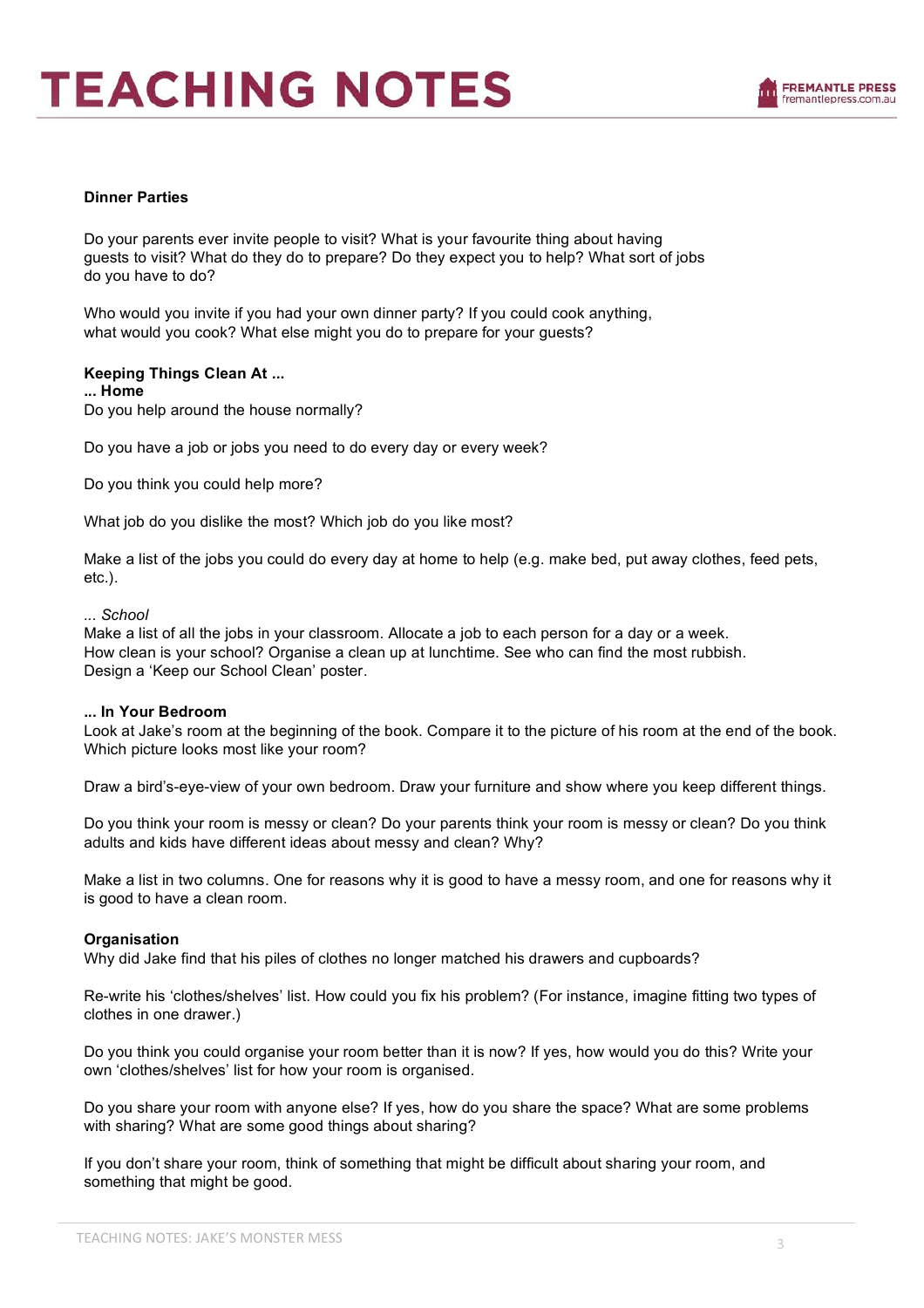

### **Cleanliness**

Have ideas of what is clean always been the same?

For a long time people didn't understand the connection between dirt and disease. How did people's understanding of dirt and disease change? (Clue: look for important historical figures and scientific discoveries.)

Research some of the problems associated with dirty environments.

Can things be too clean? Research some of the problems associated with overly-clean environments.

#### **Machines**

Keeping a house clean used to be much more labour-intensive than it is today.

Make a list of the machines in your home that help with the housework.

Choose a machine (eg. vacuum cleaner, dishwasher, iron, etc.) and research its history.

Find out when it was first invented and by whom. Find out how it works. How did people do this job before the machine was invented?

Jake wishes he had a robot to clean his room. If you could invent something to help in the house, what would it be?

#### **Possessions**

Jake owns a lot of stuff. Does he need it all? Why/why not?

Write a list of the toys, clothes and other possessions that are mentioned in *Jake's Monster Mess*.

Do you own a lot of stuff? Do you need everything you own? Do kids everywhere have as much stuff?

Divide a piece of paper in half. On one side write 'WANTS' and on the other side write 'NEEDS'. Cut pictures out of magazines and choose which side of the paper to glue them on.

If you were born one hundred years ago, what might your room look like? What sort of things would you own? What sort of things would you wear? Why do you think things have changed so much? If you could only keep one set of clothes, what would you choose?

If you could only keep one toy, what would you choose?

If you could only keep one book, what would you choose?

If you had to get rid of one set of clothes, what would you choose?

If you had to get rid of one toy, what would you choose?

If you had to get rid of one book, what would you choose?

Jake decides to give away the toys he no longer wants. Challenge your class to bring in some of the toys, clothes or books they've grown out of. Choose a charity to donate them to.

#### **Games with friends**

Jake made up a game with glow-in-the-dark balloons the last time Jonah visited. What games to you think you could create with glow-in-the-dark balloons?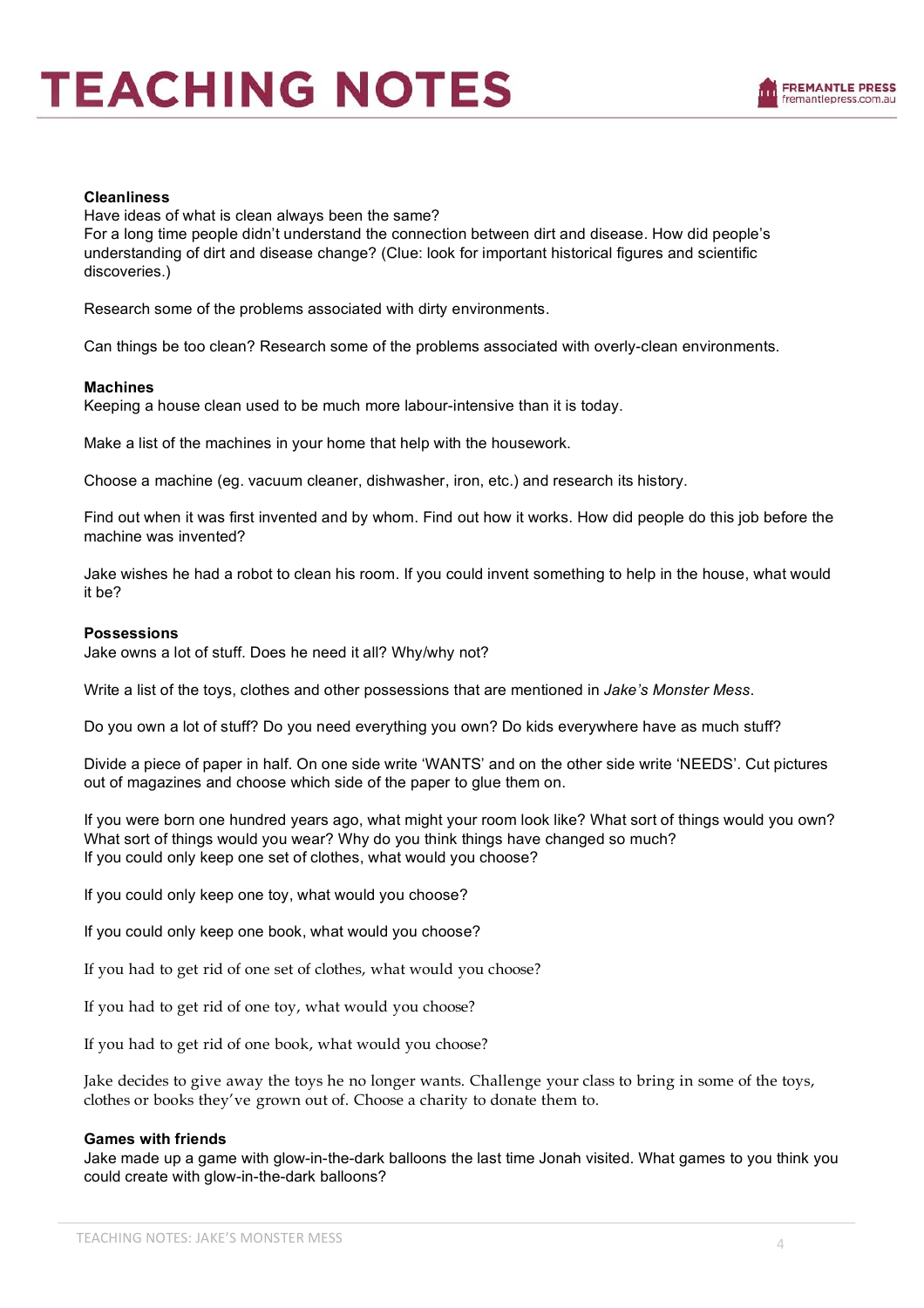

What is your favourite game to play when other kids come to visit?

Why do you think Jonah started laughing at the end when they opened the door?

### **Family**

Jake's Nana comes to visit in the morning. Do you have grandparents? Where do they live?

Do they visit you/you visit them very often? What is the best thing about having grandparents?

Describe Jake's relationship with his Dad. Do you think it is a good relationship? What makes you think yes or no?

*Write a letter to author Ken Spillman or illustrator Chris Nixon, telling them what their book made you think about, and whether or not you enjoyed it. Send your letter c/o Fremantle Press.*

### **Online resource**

http://www.brighthub.com/education/k-12/articles/69037.aspx